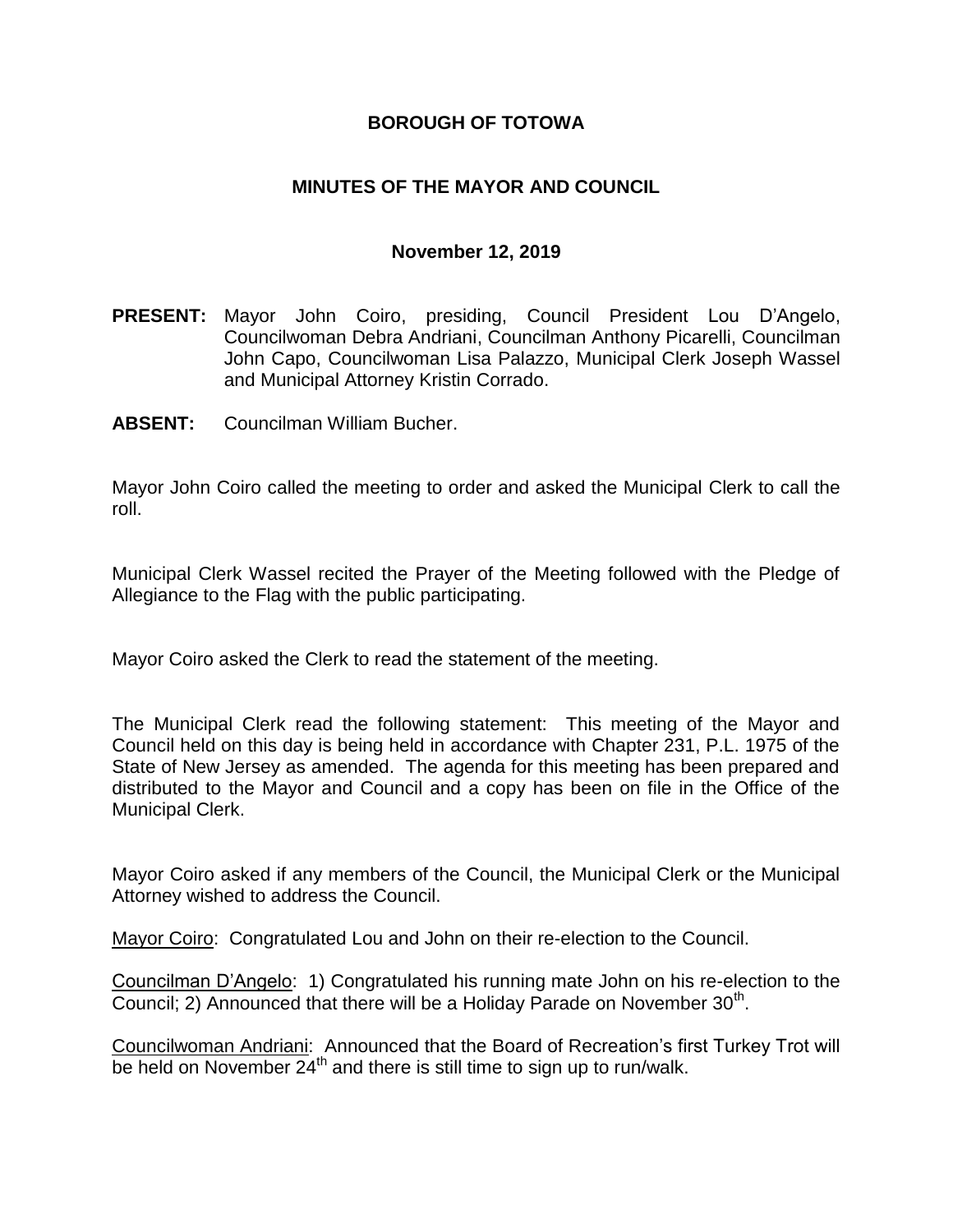# CITIZENS HEARD:

Robert Allen, Property Manager of Petco Shopping Center: Said that he is concerned about the abandoned Exxon Gas Station and asked if the town could have the building demolished. He said besides it being an eyesore, it has made it difficult for them to secure quality tenants. Mayor Coiro: Explained that when the New Jersey Department of Transportation (DOT) re-configured the Route 46/Union Boulevard interchange, they purchased the site and were suppose to demolish the building and then they sold it. We'll look into it with the current owner.

Mike Mahometa, 269 Lincoln Avenue: 1) Congratulated Lou and John on their reelection and said it is nice to have them back on the Council; 2) Said the last time that he was here we talked about having some more pines or pin oaks planted. DPW Superintendent Jim Niland: Responded that we have planted a bunch already and have two more to be planted behind Mike's house; 3) Asked about speed bumps on Lincoln Avenue. Mayor Coiro: Replied that the DOT frowns on them on hills.

There was a motion by Councilman D'Angelo, seconded by Councilwoman Andriani to approve the Minutes of the Mayor and Council for the meeting of October 22, 2019. On roll call vote, all members of the Council present voted in the affirmative.

#### COMMITTEE ON FINANCE:

There was a motion by Councilman Picarelli, seconded by Councilman D'Angelo to approve Resolution No. 2019-23 for the payment of bills. On roll call vote, all members of the Council present voted in the affirmative.

There was a motion by Councilman Picarelli, seconded by Councilman D'Angelo to adopt the following Resolution Authorizing Settlement Of The 2016, 2017, 2018 And 2019 Tax Appeals Entitled Totowa Plaza Assoc. LLC V. Borough Of Totowa. On roll call vote, all members of the Council present voted in the affirmative.

# RESOLUTION NO. 116-2019

RESOLUTION AUTHORIZING SETTLEMENT OF THE 2016, 2017, 2018 AND 2019 TAX APPEALS ENTITLED TOTOWA PLAZA ASSOC. LLC V. BOROUGH OF TOTOWA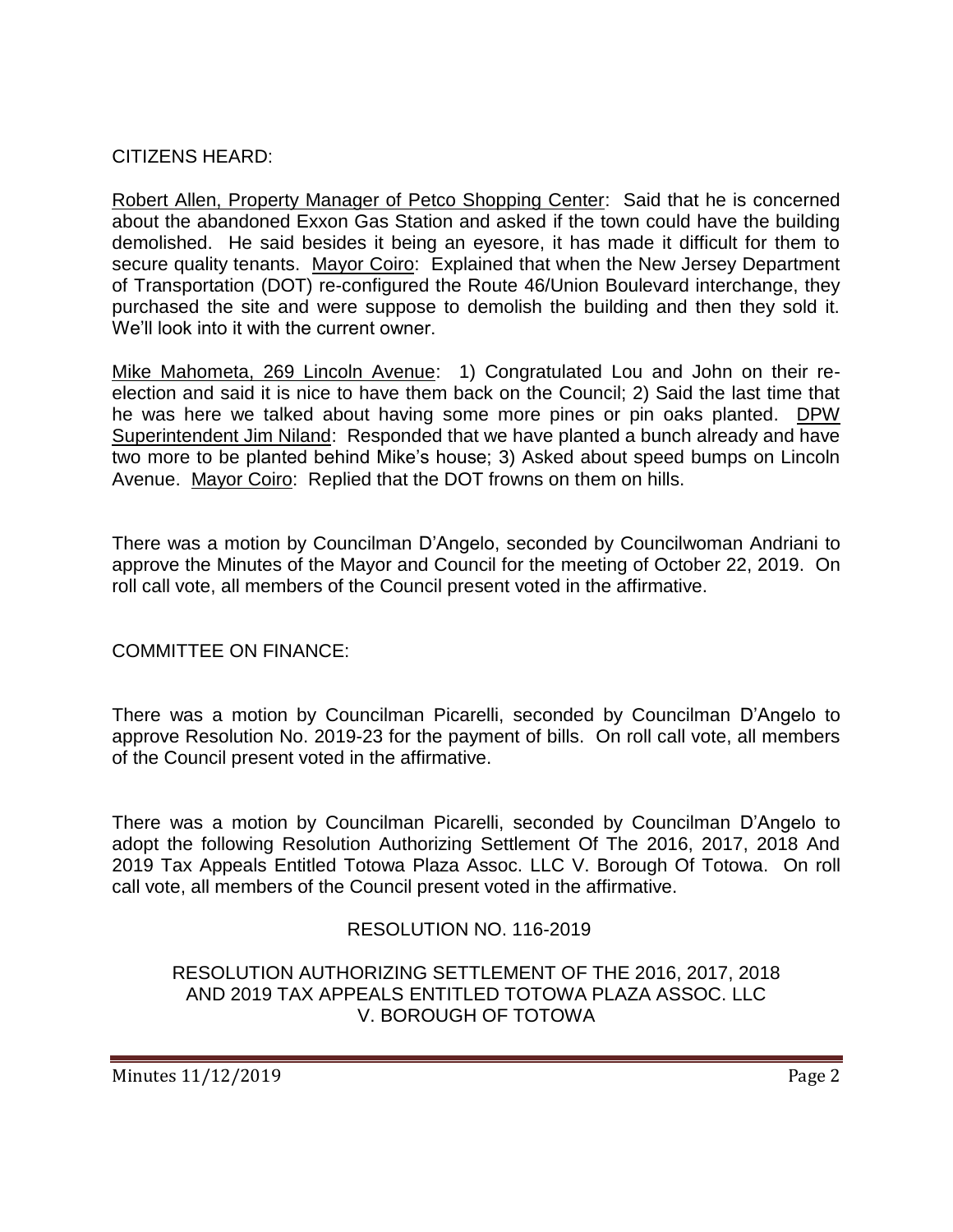WHEREAS, there have been appeals of the real property tax assessments for the stated tax years; and

WHEREAS, each Block and Lot listed therein was assessed at the amount stated therein; and

WHEREAS, the proposed Stipulation of Settlement, a copy of which is incorporated herein as if set forth at length, has been reviewed and recommended by the Borough Tax Assessor and Borough Tax Expert; and

WHEREAS, the settlement of these matters on the attached list are in the best interest of the Borough of Totowa.

NOW, THEREFORE, BE IT RESOLVED, by the Mayor and Council of the Borough of Totowa, New Jersey, as follows:

- 1. The Borough's Tax Appeal Attorney, Raymond B. Reddin, Esq. is authorized to execute the Stipulation of Settlement on behalf of the Borough of Totowa with respect to the tax appeals on the attached list which are currently pending in the Tax Court of New Jersey.
- 2. All municipal officials are hereby authorized to take whatever action may be necessary to implement the terms of this Resolution and authorizes the Special Tax Counsel to enter into the Stipulation of Settlement as provided by Taxpayer.

There was a motion by Councilman Picarelli, seconded by Councilman D'Angelo to adopt the following Resolution Authorizing Settlement Of The 2017, 2018 And 2019 Tax Appeals Entitled Itkin V. Borough Of Totowa. On roll call vote, all members of the Council present voted in the affirmative.

# RESOLUTION NO. 117-2019

## RESOLUTION AUTHORIZING SETTLEMENT OF THE 2017, 2018 AND 2019 TAX APPEALS ENTITLED ITKIN V. BOROUGH OF TOTOWA

WHEREAS, there have been appeals of the real property tax assessments for the stated tax years; and

WHEREAS, each Block and Lot listed therein was assessed at the amount stated therein; and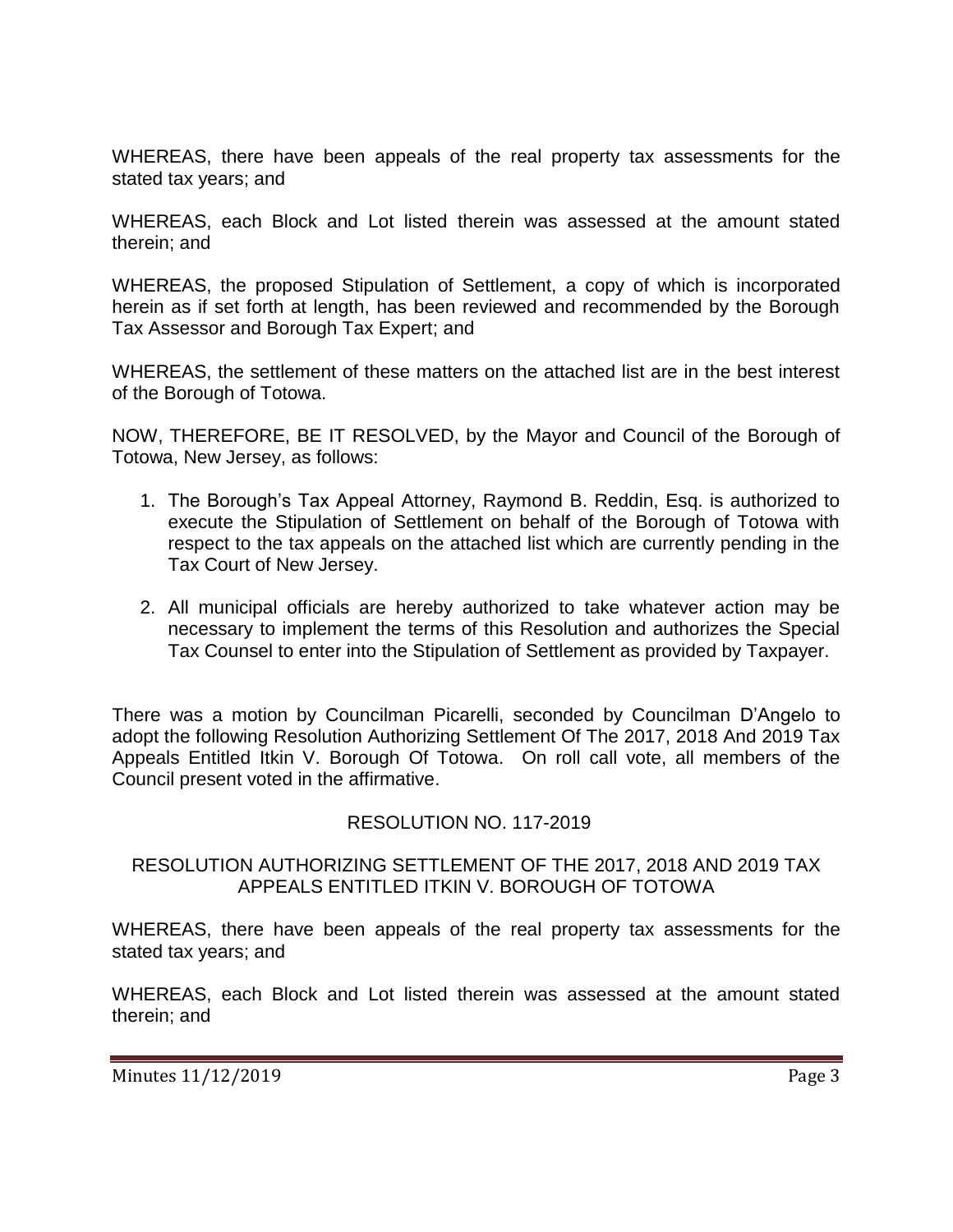WHEREAS, the proposed Stipulation of Settlement, a copy of which is incorporated herein as if set forth at length, has been reviewed and recommended by the Borough Tax Assessor and Borough Tax Expert; and

WHEREAS, the settlement of these matters on the attached list are in the best interest of the Borough of Totowa.

NOW, THEREFORE, BE IT RESOLVED, by the Mayor and Council of the Borough of Totowa, New Jersey, as follows:

- 1. The Borough's Tax Appeal Attorney, Raymond B. Reddin, Esq. is authorized to execute the Stipulation of Settlement on behalf of the Borough of Totowa with respect to the tax appeals on the attached list which are currently pending in the Tax Court of New Jersey.
- 2. All municipal officials are hereby authorized to take whatever action may be necessary to implement the terms of this Resolution and authorizes the Special Tax Counsel to enter into the Stipulation of Settlement as provided by Taxpayer.

There was a motion by Councilman Picarelli, seconded by Councilman D'Angelo to adopt the following Resolution Authorizing Settlement Of The 2018 And 2019 Tax Appeals Entitled John Ambrose V. Borough Of Totowa. On roll call vote, all members of the Council present voted in the affirmative.

# RESOLUTION NO. 118-2019

#### RESOLUTION AUTHORIZING SETTLEMENT OF THE 2018 AND 2019 TAX APPEALS ENTITLED JOHN AMBROSE V. BOROUGH OF TOTOWA

WHEREAS, there have been appeals of the real property tax assessments for the stated tax years; and

WHEREAS, each Block and Lot listed therein was assessed at the amount stated therein; and

WHEREAS, the proposed Stipulation of Settlement, a copy of which is incorporated herein as if set forth at length, has been reviewed and recommended by the Borough Tax Assessor and Borough Tax Expert; and

WHEREAS, the settlement of these matters on the attached list are in the best interest of the Borough of Totowa.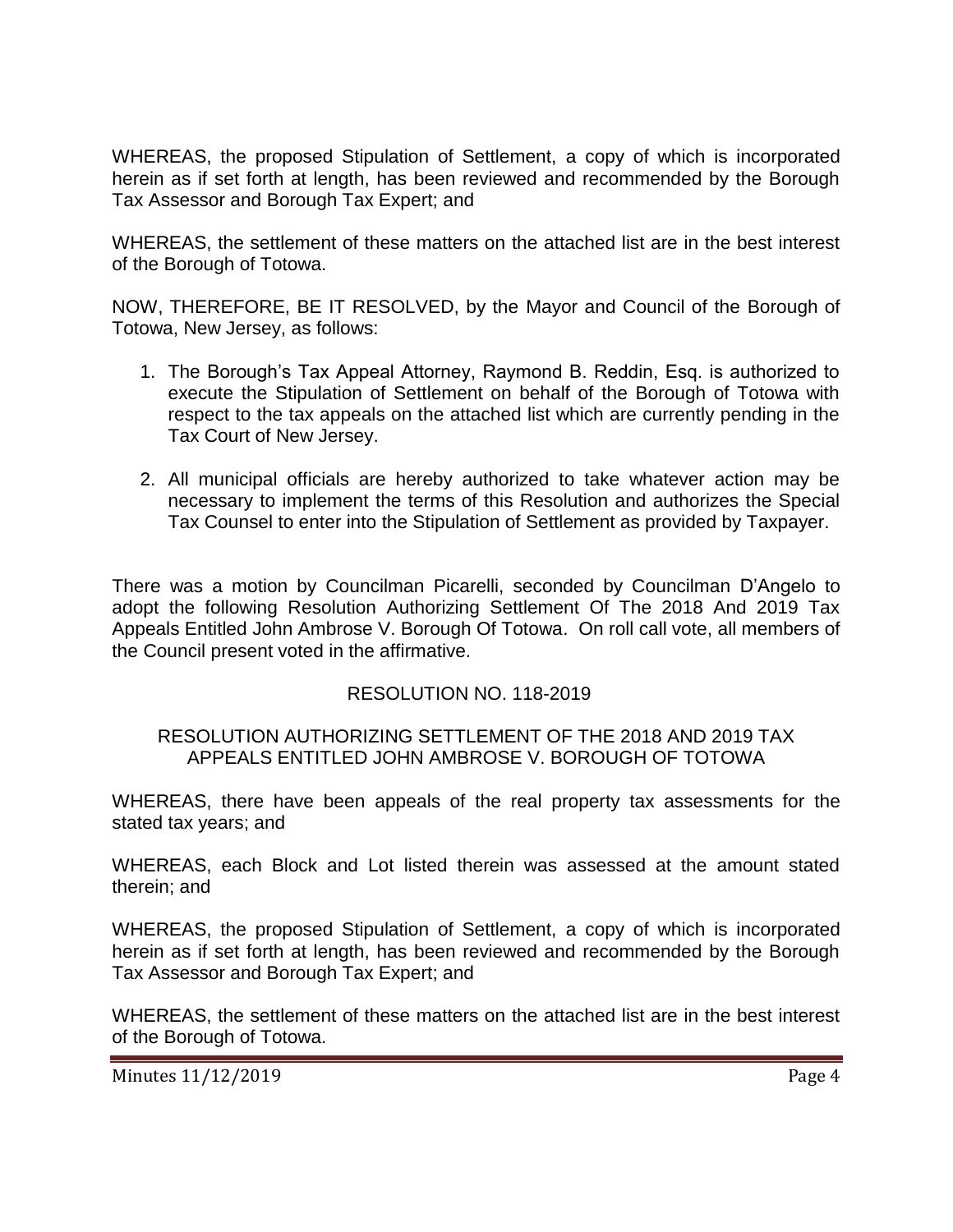NOW, THEREFORE, BE IT RESOLVED, by the Mayor and Council of the Borough of Totowa, New Jersey, as follows:

- 1. The Borough's Tax Appeal Attorney, Raymond B. Reddin, Esq. is authorized to execute the Stipulation of Settlement on behalf of the Borough of Totowa with respect to the tax appeals on the attached list which are currently pending in the Tax Court of New Jersey.
- 2. All municipal officials are hereby authorized to take whatever action may be necessary to implement the terms of this Resolution and authorizes the Special Tax Counsel to enter into the Stipulation of Settlement as provided by Taxpayer.

There was a motion by Councilman Picarelli, seconded by Councilman D'Angelo to adopt the following Resolution Authorizing Settlement Of The 2018 And 2019 Tax Appeals Entitled Morgan DeMarco V. Borough Of Totowa. On roll call vote, all members of the Council present voted in the affirmative.

# RESOLUTION NO. 119-2019

## RESOLUTION AUTHORIZING SETTLEMENT OF THE 2018 AND 2019 TAX APPEALS ENTITLED MORGAN DEMARCO V. BOROUGH OF TOTOWA

WHEREAS, there have been appeals of the real property tax assessments for the stated tax years; and

WHEREAS, each Block and Lot listed therein was assessed at the amount stated therein; and

WHEREAS, the proposed Stipulation of Settlement, a copy of which is incorporated herein as if set forth at length, has been reviewed and recommended by the Borough Tax Assessor and Borough Tax Expert; and

WHEREAS, the settlement of these matters on the attached list are in the best interest of the Borough of Totowa.

NOW, THEREFORE, BE IT RESOLVED, by the Mayor and Council of the Borough of Totowa, New Jersey, as follows: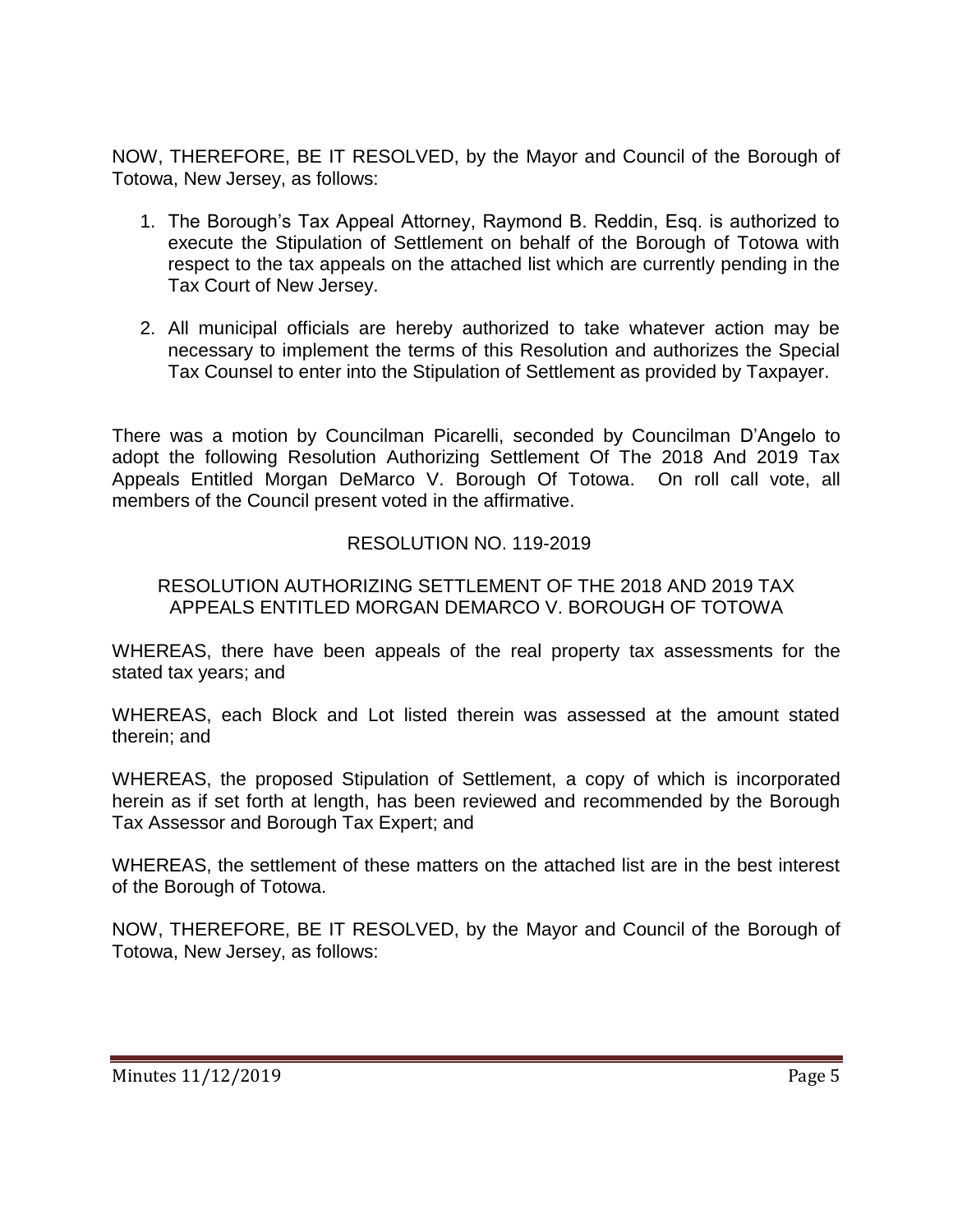- 1. The Borough's Tax Appeal Attorney, Raymond B. Reddin, Esq. is authorized to execute the Stipulation of Settlement on behalf of the Borough of Totowa with respect to the tax appeals on the attached list which are currently pending in the Tax Court of New Jersey.
- 2. All municipal officials are hereby authorized to take whatever action may be necessary to implement the terms of this Resolution and authorizes the Special Tax Counsel to enter into the Stipulation of Settlement as provided by Taxpayer.

There was a motion by Councilman Picarelli, seconded by Councilman D'Angelo to adopt the following Resolution Authorizing Settlement Of The 2018 And 2019 Tax Appeals Entitled West End Realty V. Borough Of Totowa. On roll call vote, all members of the Council present voted in the affirmative.

# RESOLUTION NO. 120-2019

## RESOLUTION AUTHORIZING SETTLEMENT OF THE 2018 AND 2019 TAX APPEALS ENTITLED WEST END REALTY V. BOROUGH OF TOTOWA

WHEREAS, there have been appeals of the real property tax assessments for the stated tax years; and

WHEREAS, each Block and Lot listed therein was assessed at the amount stated therein; and

WHEREAS, the proposed Stipulation of Settlement, a copy of which is incorporated herein as if set forth at length, has been reviewed and recommended by the Borough Tax Assessor and Borough Tax Expert; and

WHEREAS, the settlement of these matters on the attached list are in the best interest of the Borough of Totowa.

NOW, THEREFORE, BE IT RESOLVED, by the Mayor and Council of the Borough of Totowa, New Jersey, as follows:

1. The Borough's Tax Appeal Attorney, Raymond B. Reddin, Esq. is authorized to execute the Stipulation of Settlement on behalf of the Borough of Totowa with respect to the tax appeals on the attached list which are currently pending in the Tax Court of New Jersey.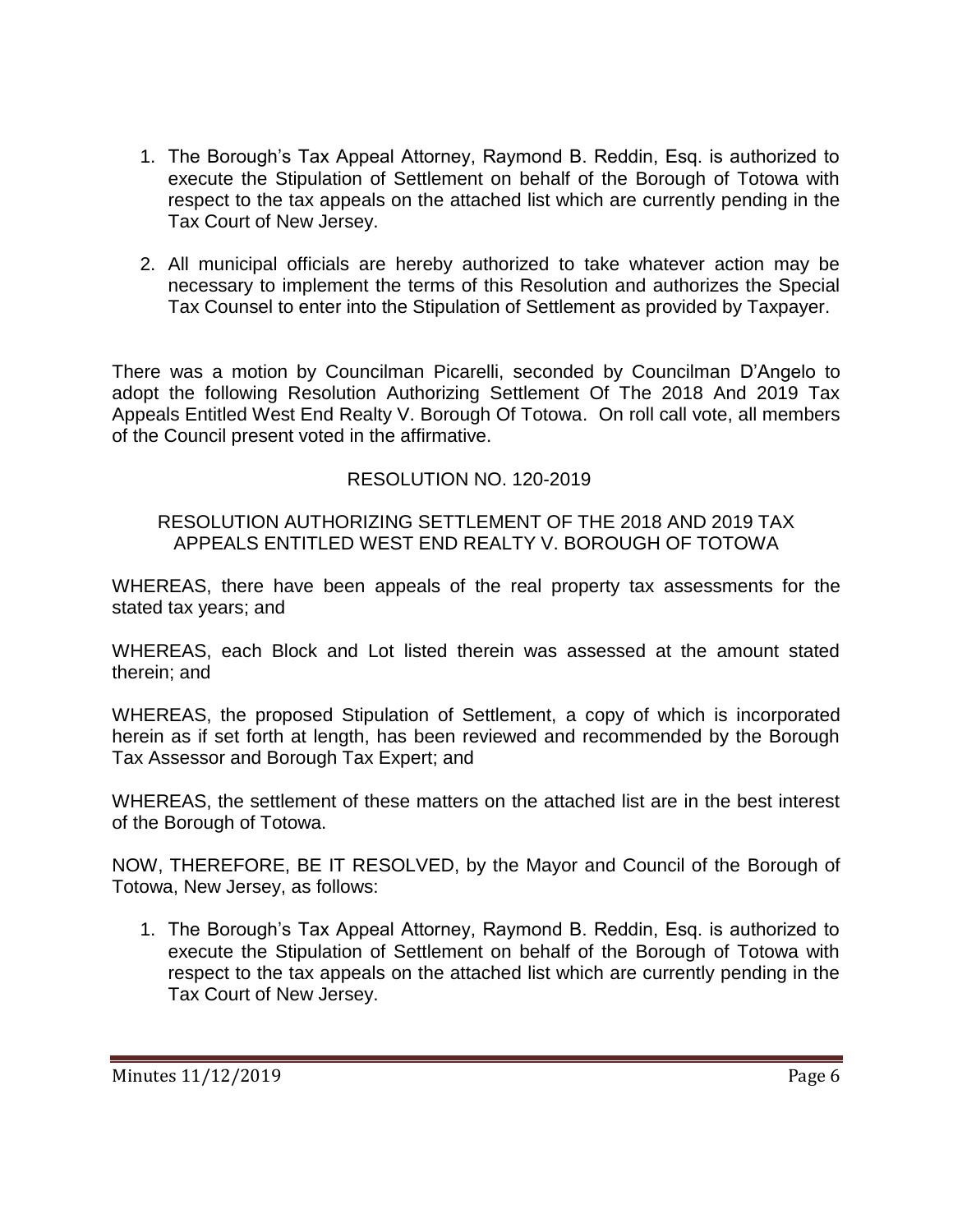2. All municipal officials are hereby authorized to take whatever action may be necessary to implement the terms of this Resolution and authorizes the Special Tax Counsel to enter into the Stipulation of Settlement as provided by Taxpayer.

There was a motion by Councilman Picarelli, seconded by Councilman D'Angelo to adopt the following Resolution Calling For Study Commission To Review The Open Public Records Act. On roll call vote, all members of the Council present voted in the affirmative.

## RESOLUTION NO. 121-2019

#### RESOLUTION CALLING FOR STUDY COMMISSION TO REVIEW THE OPEN PUBLIC RECORDS ACT

WHEREAS, the Borough of Totowa strongly believes in and supports open, transparent government, and that citizens and residents have the right to be informed about the workings of government in order to best participate in a democracy; and

WHEREAS, on January 8, 2002 then Acting Governor DiFrancesco signed into law the Open Public Records Act (OPRA) which mandates that government records shall be available, with limited exceptions, for public access and simplifying the procedures for requesting such specific records; and

WHEREAS, the intent of the law was to provide the public with easy access to government records with an uncomplicated process for obtaining the records and eliminating bureaucratic red tape; and

WHEREAS, over the course of 18 years OPRA has been a positive light, but it has also been fraught with abuse and misuse, and has become an unanticipated financial cost to the taxpayers of New Jersey; and

WHEREAS, the Borough of Totowa has labored under a well-intended law that has spiraled out of control, due to the volume and nature of requests, the cost to taxpayers in responding to the requests, and the potential liability in having to pay disproportionate prevailing party attorney's fees should the requests turn into litigated matters, as well as the liability in determining which documents shall be released, with or without redaction, while attempting to maintain individual privacy; and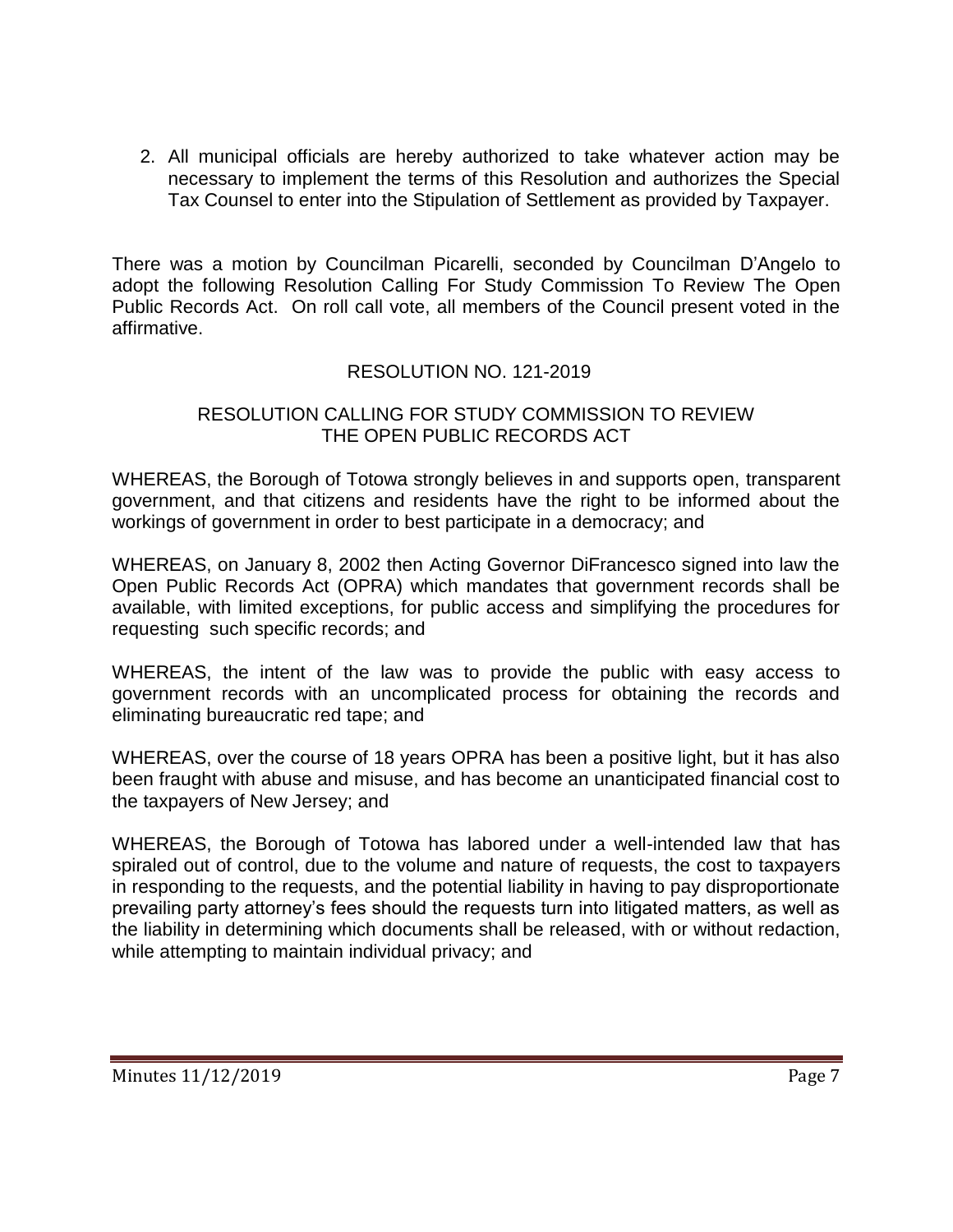WHEREAS, it is not only the volume of OPRA requests that challenge our resources, but it is also the cost associated with reviewing, retrieving, and processing the OPRA request(s) by public entity personnel and counsel and possibly defending our action(s) before the Government Records Council or in Superior Court; and

WHEREAS, the Borough of Totowa received and responded to approximately 480 OPRA requests in 2017, approximately 520 OPRA requests in 2018, and to date has received and responded to approximately 360 OPRA requests as of September 1, 2019; and

WHEREAS, the Borough of Totowa municipal staff has spent approximately 1,080 hours responding to OPRA requests received in 2019 to date, and a yearly average of approximately 1,500 hours since 2017; and

WHEREAS, due to the often conflicting case law and Government Records Council decisions, as well as the unique characteristics of OPRA request(s), the Borough of Totowa must often times rely on the municipal attorney to review certain OPRA requests, resulting in additional fees; and

WHEREAS, with limited exceptions OPRA has not been amended to address the clear and apparent advancement in technology that has changed the way government records are created, stored, and/or transmitted; the various interpretive decisions; privacy concerns; abuse for commercial gain; and/or the ever increasing cost to taxpayers; and

WHEREAS, as the current law approaches its twentieth  $(20<sup>th</sup>)$  anniversary it has outgrown its original intended use and has become ripe for comprehensive review and reform.

NOW, THEREFORE, BE IT RESOLVED, that the governing body of the Borough of Totowa appeals to the legislature to form a Commission comprised of Mayors, Municipal Clerks, Municipal Managers, Attorneys, Police Chiefs, open government advocates, privacy experts, members of the media, citizens and other appropriate stakeholders, to review and examine the effects of OPRA on local government and the needs to be fulfilled by the law, and use the Commission's findings to perform a comprehensive reform of OPRA.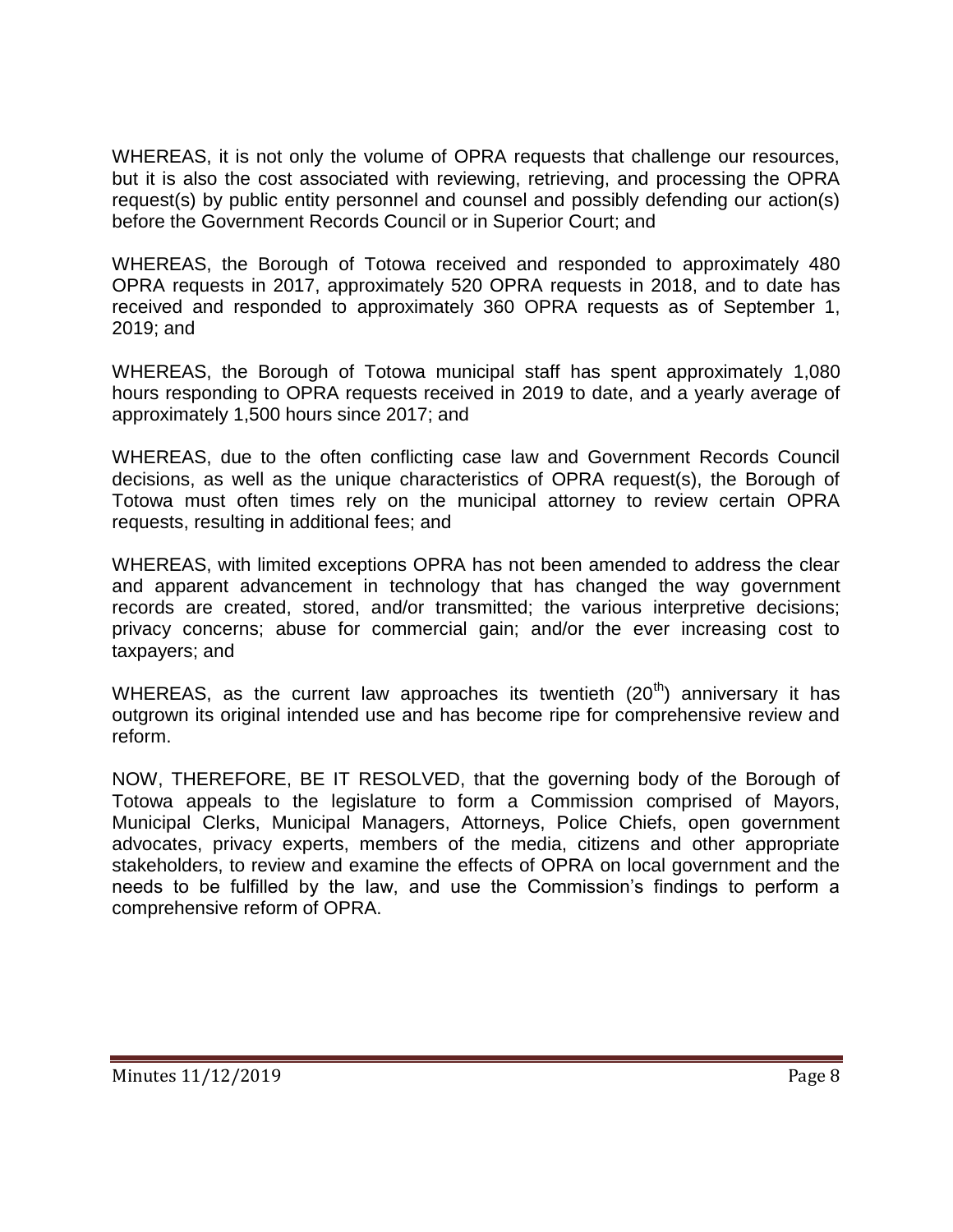BE IT FURTHER RESOLVED, that copies of this resolution be forwarded to Senator Kristin M. Corrado, Assemblyman Kevin J. Rooney, Assemblyman Christopher P. DePhillips, Assembly Speaker Craig Coughlin, Senate President Stephen Sweeney, Senator Loretta Weinberg, Executive Director of the Government Records Council, the Governor of the State of New Jersey, the Municipal Clerks Association of New Jersey and New Jersey State League of Municipalities.

There was a motion by Councilman Picarelli, seconded by Councilman D'Angelo to acknowledge receipt of the Best Practices Inventory CY 2019/SFY 2020. Municipal Clerk Wassel announced that we scored a 39.00 and a score of 30 + results in no aid being withheld from the municipality. The Worksheet was certified by Chief Administrative Officer/Municipal Clerk Joseph Wassel (C-0791) and Chief Financial Officer Lisa Nash (N-931). On roll call vote, all members of the Council present voted in the affirmative.

There was a motion by Councilman Picarelli, seconded by Councilman D'Angelo to authorize the Borough Attorney to prepare and the Borough Clerk to advertise for the RFP's for 2020 Professional Services. On roll call vote, all members of the Council present voted in the affirmative.

COMMITTEE ON PUBLIC SAFETY:

There was a motion by Councilman D'Angelo, seconded by Councilman Capo to approve payment of the Fire Department Clothing Allowance for 2019. On roll call vote, all members of the Council present voted in the affirmative.

A letter from the Fire Department Secretary providing a sample copy of the ballot for the Fire Chief Election was received and filed.

COMMITTEE ON PUBLIC WORKS:

There was no report.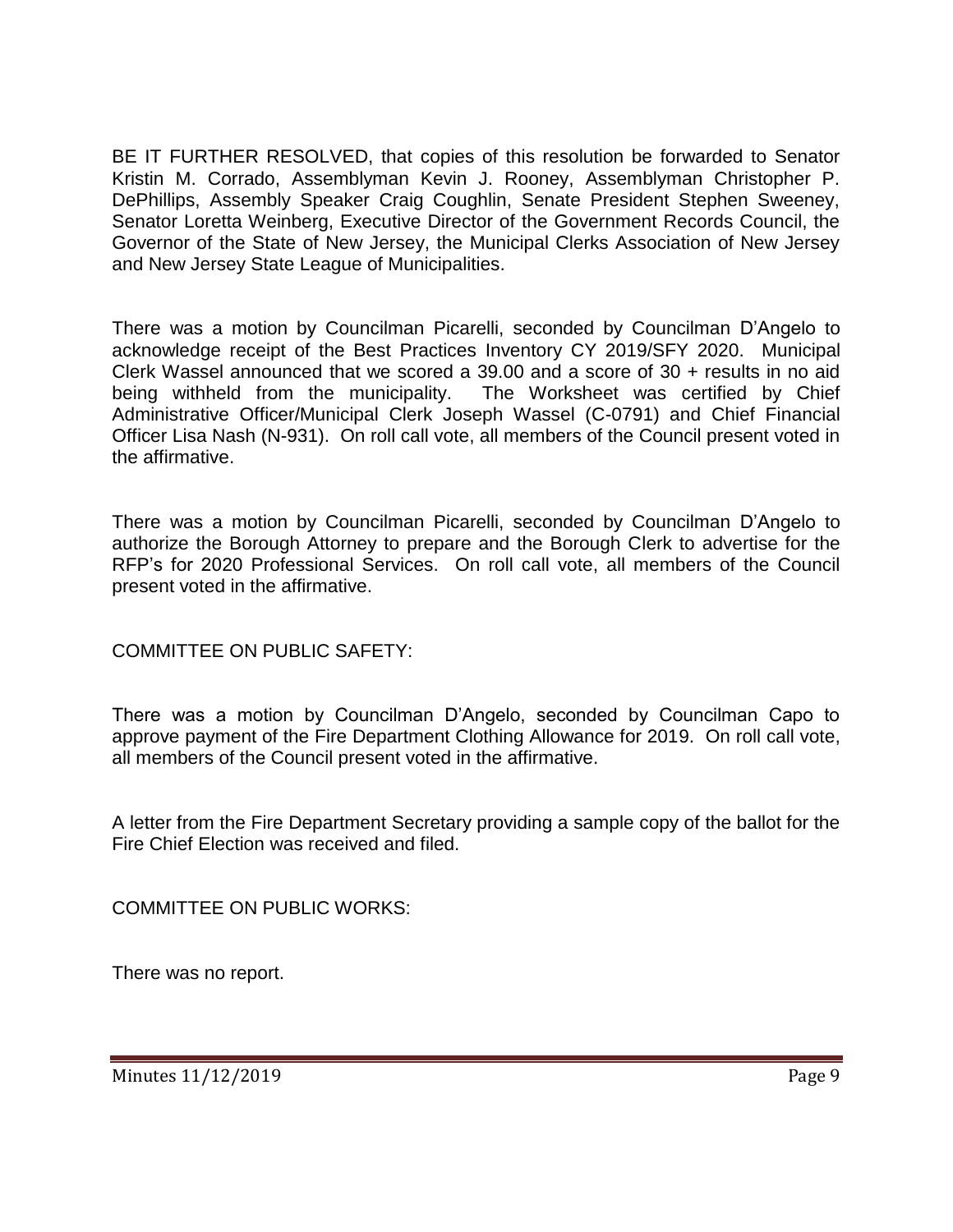COMMITTEE ON ENGINEERING & PUBLIC PROPERTY:

There was a motion by Councilman Capo, seconded by Councilwoman Andriani to accept the following bids for the purchase of property located at 98 Gordon Avenue, Block 41, Lot 8. On roll call vote, all members of the Council present voted in the affirmative.

Property Owner **Amount Bid** Bosko Boskovski \$5,600.00 94 Gordon Avenue

There was a motion by Councilman Capo, seconded by Councilwoman Andriani to adopt the following Resolution Authorizing The Private Sale Of 98 Gordon Avenue, Block 41, Lot 8. On roll call vote, all members of the Council present voted in the affirmative.

# RESOLUTION NO. 122-2019

# RESOLUTION AUTHORIZING THE PRIVATE SALE OF 98 GORDON AVENUE, BLOCK 41, LOT 8

WHEREAS, the Borough of Totowa owns property located at 98 Gordon Avenue and identified as Block 41, Lot 8 on the official Tax Map of the Borough of Totowa (the "Property"); and

WHEREAS, the Property is undersized and cannot be developed without the approval of variances; and

WHEREAS, it has been determined by the Borough Engineer that there is no public purpose for the Borough of Totowa to retain the Property; and

WHEREAS, there are 3 contiguous parcels located adjacent to the Borough's property and N.J.S.A. 40A:12-13(b)(5) allows the sale at fair market value to the highest bidder from among all such owners at private auction; and

WHEREAS, by Ordinance No. 12-2019 adopted August 13, 2019, the Mayor and Council of the Borough of Totowa authorized the sale of the Property subject to the following conditions and restrictions: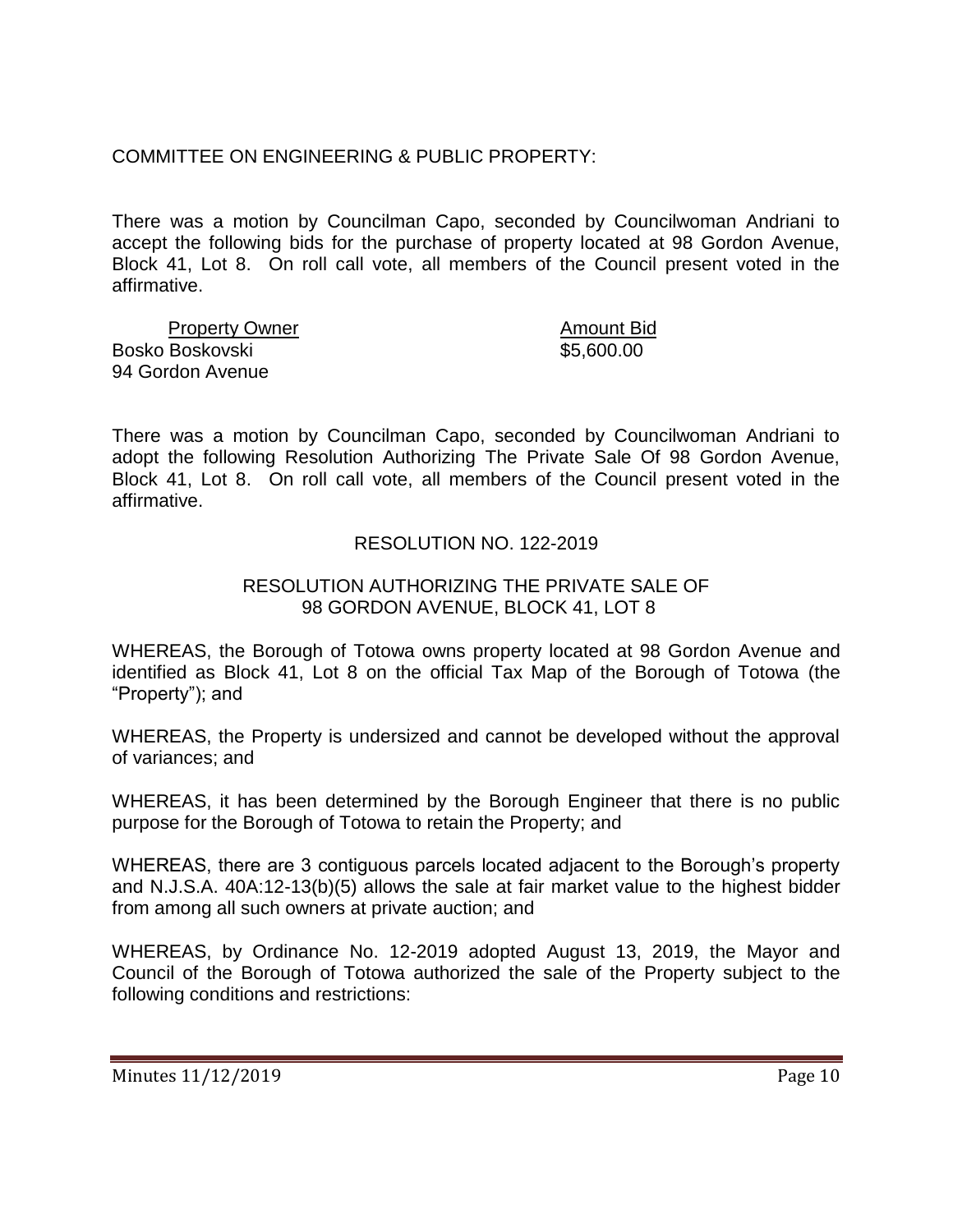- 1. The Property shall be sold for not less than \$5,500.00, the fair market value thereof, along with the payment of any and all expenses incurred by the Borough in connection with the sale and transfer of the title of the Property, including but not limited to the payment by purchaser of the Borough's legal, survey, title and environmental fees, if any;
- 2. The purchaser shall take all necessary steps to formally merge the Property with its property and provide the Borough with proof thereof;
- 3. The purchaser or any subsequent owner shall not be permitted to construct any structures on the Property without the required approvals.
- 4. The deed transferring the Property to the purchaser shall incorporate the restrictions set forth in item 3 above;
- 5. The Property shall be sold "as is" with regard to any and all conditions, including but not limited to environmental and title issues;
- 6. The Purchaser of the Property shall be required to provide ten percent of the fair market value of the Property with a signed contract via cash or certified funds, which percentage shall be deemed a non-refundable deposit;
- 7. The purchaser of the Property shall be required to execute a contract of sale in connection with the payment of the deposit; and
- 8. At the time of closing, the Borough shall provide a quitclaim deed in connection therewith; an affidavit of title will not be provided.

WHEREAS, the Borough of Totowa did receive sealed bids at its Municipal Building on November 7, 2019; and

WHEREAS, the lone bid was submitted by Bosko Boskovski, 94 Gordon Avenue, Totowa, New Jersey 07512 in the amount of\$5,600.00, a copy of which is on file in the office of the Borough of Totowa Municipal Clerk; and

WHEREAS, the Mayor and Council of the Borough of Totowa desire to accept the bid submitted by Mr. Boskovski for the purchase of the Property and memorialize the terms and conditions of the sale of the Property in a Real Estate Sales Contract; and

WHEREAS, the Mayor and Council of the Borough of Totowa further desire to authorize the sale of this Property subject to the aforementioned terms.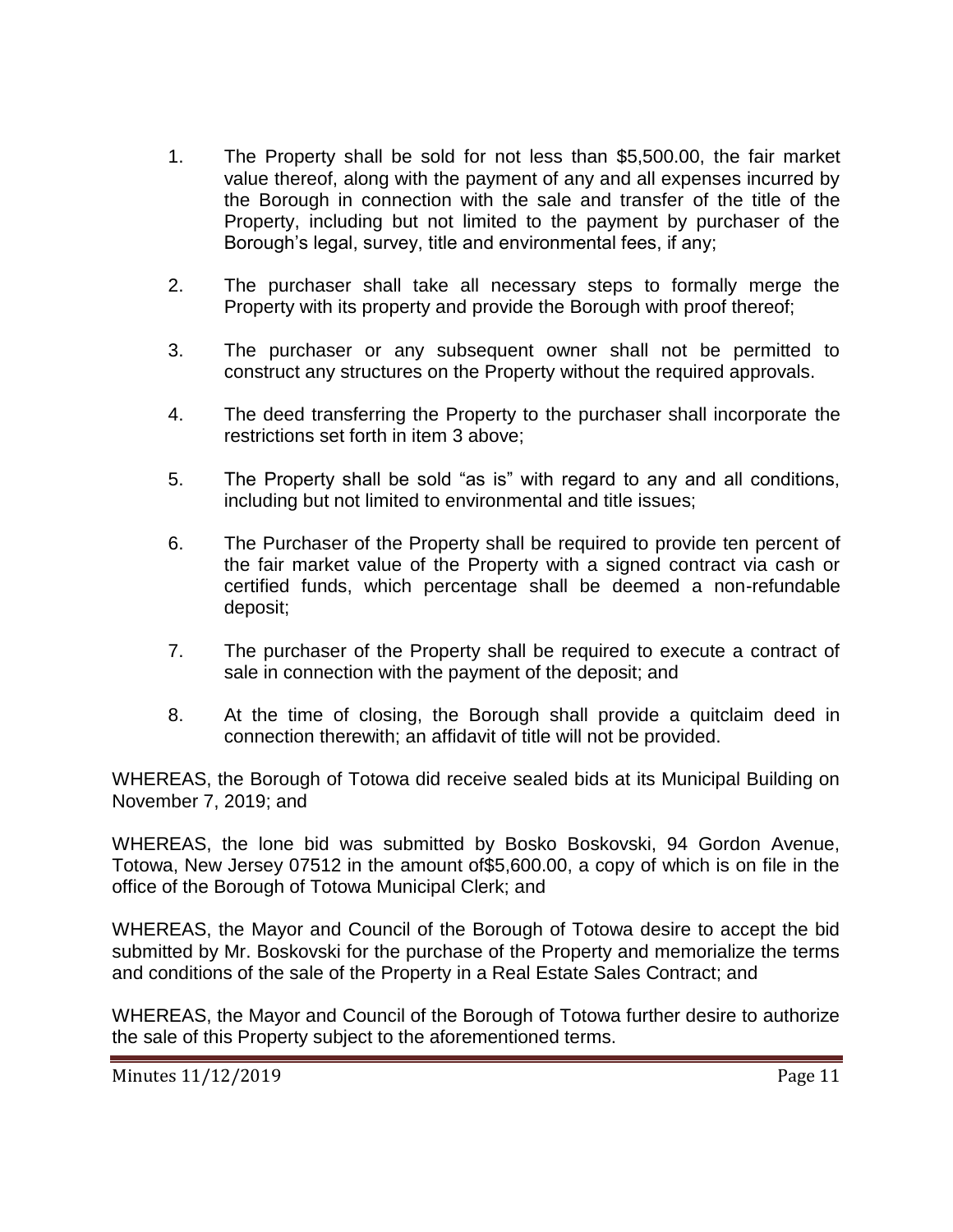NOW, THEREFORE, BE IT RESOLVED, that the Mayor and Council of the Borough of Totowa do hereby authorize the private sale of property located at 98 Gordon Avenue in the Borough of Totowa and identified as Block 41, Lot 8 on the official Tax Map of the Borough of Totowa.

BE IT FURTHER RESOLVED, that the Mayor and Council of the Borough of Totowa authorize the Borough of Totowa to enter into a Real Estate Sales Contract with Bosko Boskovski for the sale of said Property.

BE IT FURTHER RESOLVED, that the Municipal Council of the Borough of Totowa does hereby authorize the Mayor and Municipal Clerk to execute any and all instruments relating thereto.

COMMITTEE ON LIAISON & INSPECTION:

There was no report.

COMMITTEE ON LEGISLATION & ORDINANCES:

There was a motion by Councilwoman Palazzo, seconded by Councilman Picarelli to approve Raffle License Application No. 2183 for the BPOE #2111 Passaic Valley Elks for an Off-Premise 50/50 to be held on January 10, 2020. On roll call vote, all members of the Council present voted in the affirmative.

There was a motion by Councilwoman Palazzo, seconded by Councilman Picarelli to approve Raffle License Application No. 2184 for the St. Joseph's Home For The Elderly Of The Little Sisters Of The Poor for an Off-Premise 50/50 to be held on March 17, 2020. On roll call vote, all members of the Council present voted in the affirmative.

There was a motion by Councilwoman Palazzo, seconded by Councilman Picarelli to add the following item to the agenda. On roll call vote, all members of the Council present voted in the affirmative.